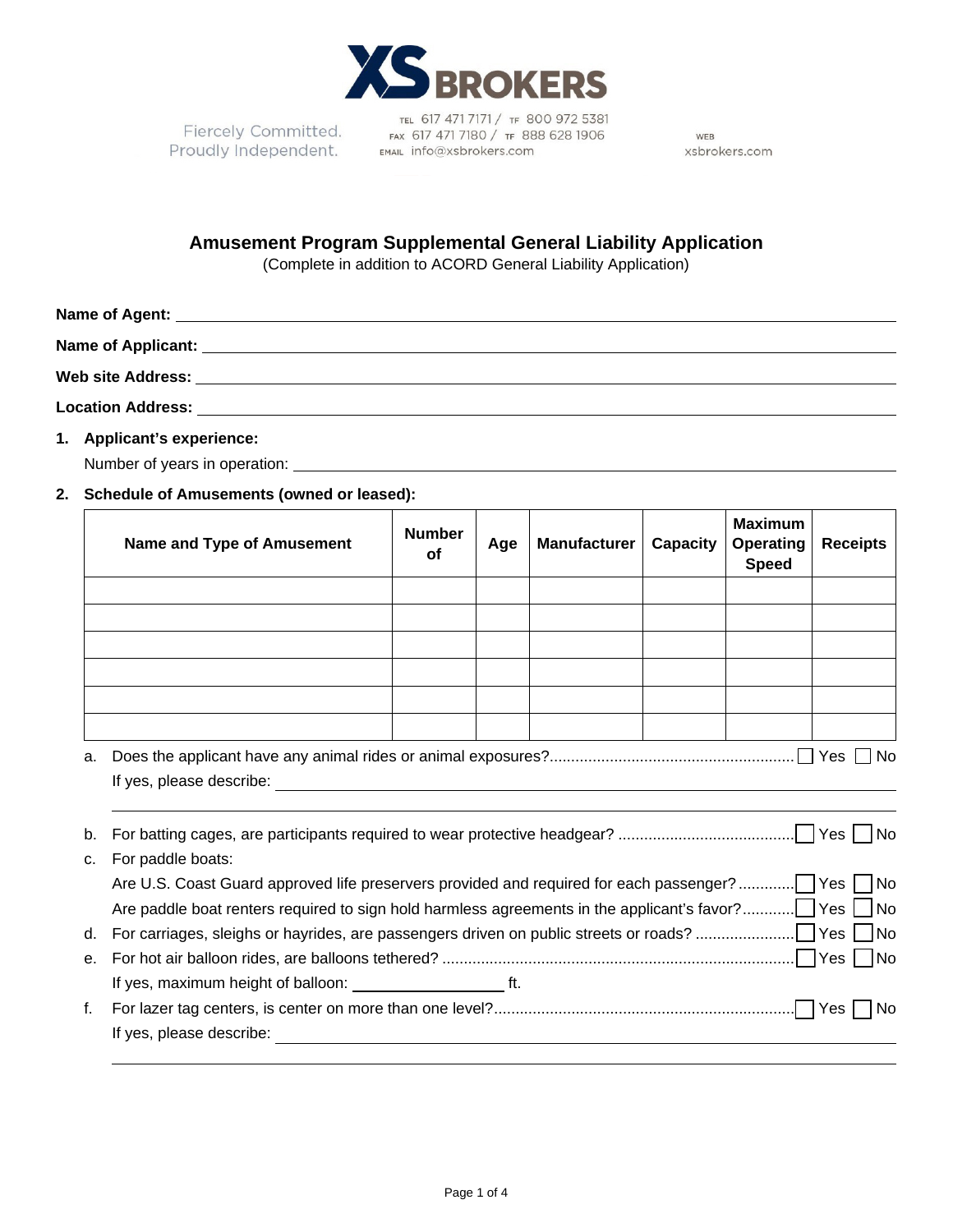|    | g. |                                                                                                                                                                                                                                |                                    |                                                              |  |  |
|----|----|--------------------------------------------------------------------------------------------------------------------------------------------------------------------------------------------------------------------------------|------------------------------------|--------------------------------------------------------------|--|--|
| 3. |    | <b>Mechanical Rides:</b>                                                                                                                                                                                                       |                                    |                                                              |  |  |
|    | a. |                                                                                                                                                                                                                                |                                    |                                                              |  |  |
|    | b. | Describe the height and type of fencing required for spectator safety:<br><u>Describe the height and type of fencing required for spectator safety:</u>                                                                        |                                    |                                                              |  |  |
|    | C. |                                                                                                                                                                                                                                |                                    |                                                              |  |  |
|    |    |                                                                                                                                                                                                                                |                                    |                                                              |  |  |
|    |    | <b>Who Completes the Inspections?</b>                                                                                                                                                                                          | <b>Frequency of</b><br>Inspection? | <b>Are Inspection/Maintenance</b><br><b>Logs Maintained?</b> |  |  |
|    |    |                                                                                                                                                                                                                                |                                    |                                                              |  |  |
|    |    |                                                                                                                                                                                                                                |                                    |                                                              |  |  |
| 4. |    | <b>Scenic Trains:</b>                                                                                                                                                                                                          |                                    |                                                              |  |  |
|    | a. |                                                                                                                                                                                                                                |                                    |                                                              |  |  |
|    | b. |                                                                                                                                                                                                                                |                                    |                                                              |  |  |
|    | C. |                                                                                                                                                                                                                                |                                    |                                                              |  |  |
|    | d. |                                                                                                                                                                                                                                |                                    |                                                              |  |  |
|    | е. | How many times do the tracks cross streets/roads?                                                                                                                                                                              |                                    |                                                              |  |  |
|    | f. |                                                                                                                                                                                                                                |                                    | - I No                                                       |  |  |
|    | g. |                                                                                                                                                                                                                                |                                    |                                                              |  |  |
|    | h. |                                                                                                                                                                                                                                |                                    |                                                              |  |  |
|    | i. | Please advise the number of: closed cars: _________ open cars: ___________ passenger cars: __________                                                                                                                          |                                    |                                                              |  |  |
|    | J. | How long is the ride? Letter and the state of the state of the state of the state of the state of the state of the state of the state of the state of the state of the state of the state of the state of the state of the sta |                                    |                                                              |  |  |
| k. |    |                                                                                                                                                                                                                                |                                    |                                                              |  |  |

l. Please advise as to how many years of experience each engineer has:

| <b>Name</b>                                                                                      | <b>Years of Experience</b> |
|--------------------------------------------------------------------------------------------------|----------------------------|
|                                                                                                  |                            |
|                                                                                                  |                            |
|                                                                                                  |                            |
|                                                                                                  |                            |
|                                                                                                  |                            |
| <b>Receipts:</b>                                                                                 |                            |
|                                                                                                  |                            |
|                                                                                                  |                            |
| <b>Supervision:</b>                                                                              |                            |
| Please describe the nature of the adult supervision provided while any ride or device is in use: |                            |
|                                                                                                  |                            |

|  | 7. List states in which applicant operates: |  |  |  |  |
|--|---------------------------------------------|--|--|--|--|
|--|---------------------------------------------|--|--|--|--|

**5. Receipts:**

**6. Supervision:**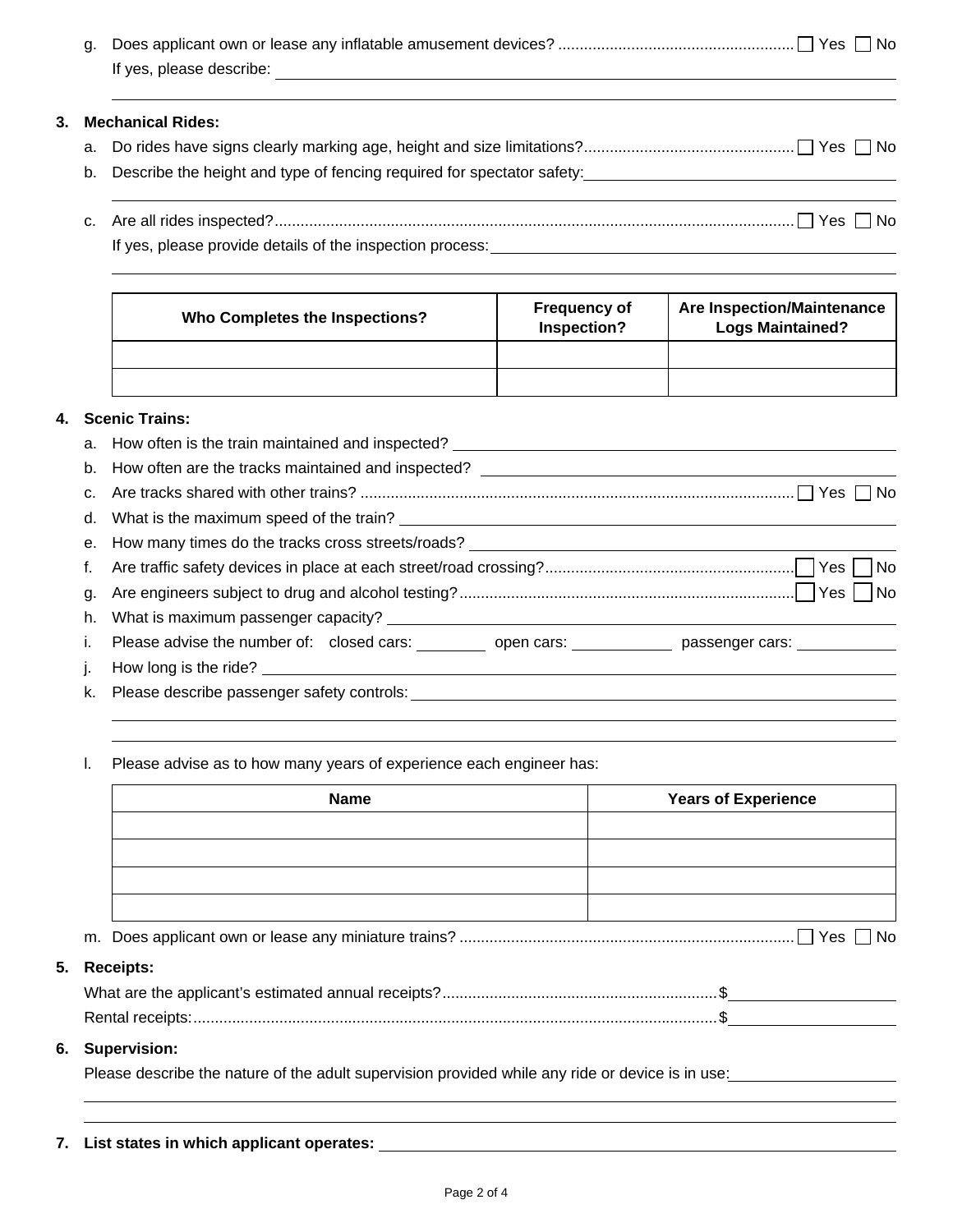|    | 8. Total number of employees: ________________________                                                        |
|----|---------------------------------------------------------------------------------------------------------------|
|    |                                                                                                               |
| 10 | Does risk engage in the generation of power, other than emergency back-up power, for their                    |
|    | 11. Does the applicant have other business ventures for which coverage is not requested? $\Box$ Yes $\Box$ No |

| If yes, explain and advise where insured: |  |
|-------------------------------------------|--|

#### **FRAUD WARNING:**

Any person who knowingly and with intent to defraud any insurance company or other person files an application for insurance or statement of claim containing any materially false information or conceals for the purpose of misleading, information concerning any fact material thereto commits a fraudulent insurance act, which is a crime and subjects such person to criminal and civil penalties.

**NOTICE TO COLORADO APPLICANTS:** It is unlawful to knowingly provide false, incomplete, or misleading facts or information to an insurance company for the purpose of defrauding or attempting to defraud the company. Penalties may include imprisonment, fines, denial of insurance, and civil damages. Any insurance company or agent of an insurance company who knowingly provides false, incomplete, or misleading facts or information to a policy holder or claimant for the purpose of defrauding or attempting to defraud the policy holder or claimant with regard to a settlement or award payable from insurance proceeds shall be reported to the Colorado Division of Insurance within the Department of Regulatory Agencies.

**WARNING TO DISTRICT OF COLUMBIA APPLICANTS:** It is a crime to provide false or misleading information to an insurer for the purpose of defrauding the insurer or any other person. Penalties include imprisonment and/or fines. In addition, an insurer may deny insurance benefits if false information materially related to a claim was provided by the applicant.

**NOTICE TO FLORIDA APPLICANTS:** Any person who knowingly and with intent to injure, defraud, or deceive any insurer files a statement of claim or an application containing any false, incomplete, or misleading information is guilty of a felony in the third degree.

**NOTICE TO LOUISIANA APPLICANTS:** Any person who knowingly presents a false or fraudulent claim for payment of a loss or benefit or knowingly presents false information in an application for insurance is guilty of a crime and may be subject to fines and confinement in prison.

**NOTICE TO OHIO APPLICANTS:** Any person who knowingly and with intent to defraud any insurance company files an application for insurance or statement of claim containing any materially false information or conceals for the purpose of misleading, information concerning any fact material thereto commits a fraudulent insurance act, which is a crime and subjects such person to criminal and civil penalties.

**NOTICE TO OKLAHOMA APPLICANTS:** Any person who knowingly, and with intent to injure, defraud or deceive any insurer, makes any claim for the proceeds of an insurance policy containing any false, incomplete or misleading information is guilty of a felony.

**NOTICE TO MAINE APPLICANTS:** It is a crime to knowingly provide false, incomplete or misleading information to an insurance company for the purpose of defrauding the company. Penalties may include imprisonment, fines or a denial of insurance benefits.

**NOTICE TO MARYLAND APPLICANTS:** Any person who knowingly and willfully presents a false or fraudulent claim for payment of a loss or benefit or who knowingly and willfully presents false information in an application for insurance is guilty of a crime and may be subject to fines and confinement in prison.

**NOTICE TO MINNESOTA APPLICANTS:** A person who files a claim with intent to defraud or helps commit a fraud against an insurer is guilty of a crime.